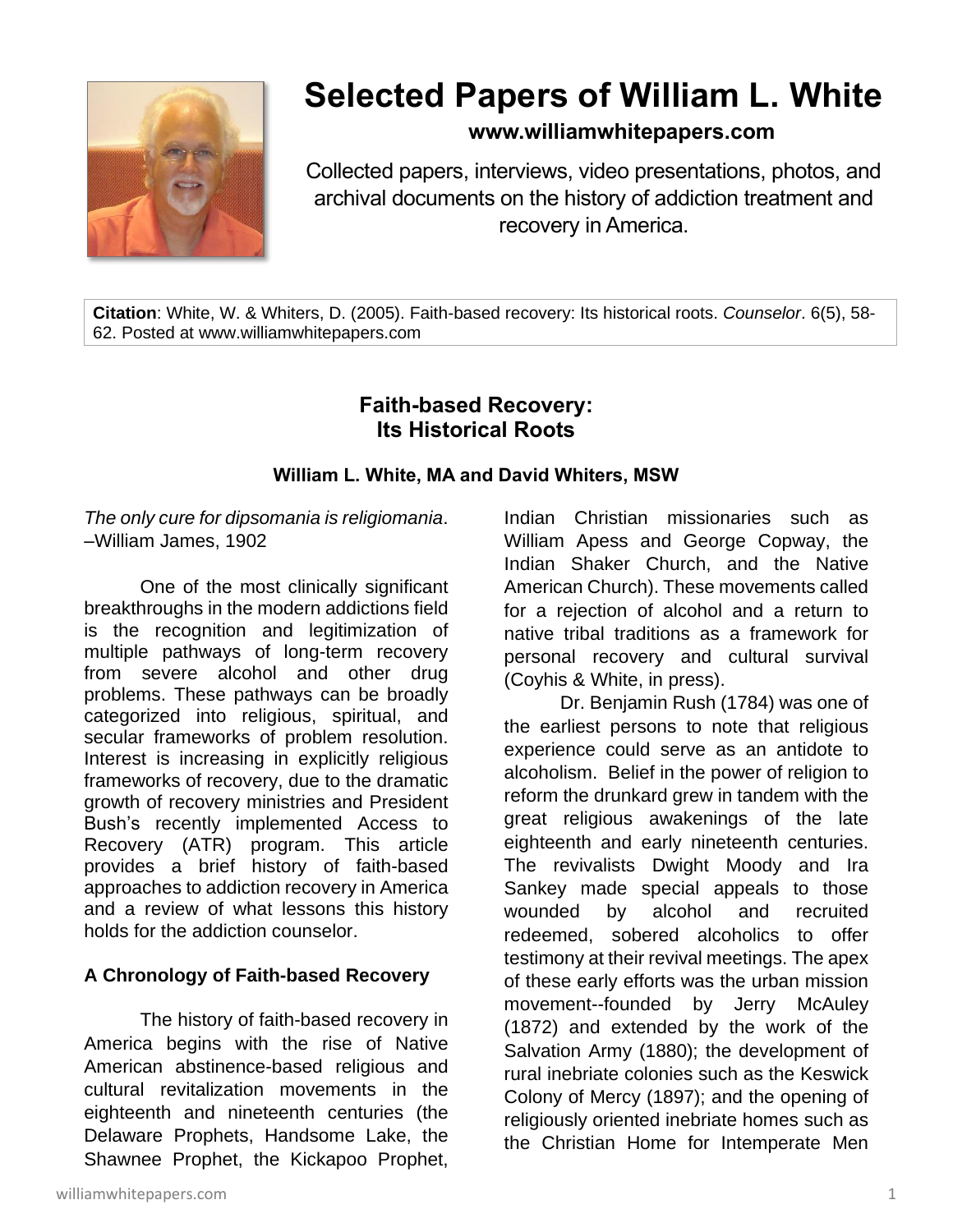(1876)(Bonner, 1967). The influence of religiously oriented "rescue work" within the American temperance movement and the revivalist crusades is evidenced by the inclusion of chapters on religious conversion in early addiction-medicine texts (e.g., Cutten, 1907). This tradition extends into the present work of the Salvation Army Service Centers and the organizational members of the Christian Alcoholic Rehabilitation Association, founded in 1967.

In 1906 the Emmanuel Clinic in Boston opened a clinic that integrated religion, medicine, and psychology in the treatment of nervous and mental disorders. The clinic developed a specialty of treating alcoholism that was widely replicated in what came to be known as the Emmanuel Movement. The movement spawned such well-known lay therapists (recovered alcoholics trained as psychotherapists) as Courtenay Baylor, Francis Chambers, Richard Peabody, and others who went on to develop more secular approaches to lay psychotherapy for alcoholism. The Emmanuel Movement used a combination of psychological counseling, sober fellowship (via the Jacoby Club), and linkage to a larger community of religious faith as the foundation of alcoholism recovery (Dubiel, 2004).

In the 1930s, alcoholics began using a Christian fellowship, the Oxford Group, as a vehicle of recovery. Their separation from the Oxford Group in the late 1930s marked the birth of a spiritually, but less religiously, oriented program and the emergence of Alcoholics Anonymous as an independent organization. The later return of a more religious, Christ-centered adaptation of the AA program (Alcoholics Victorious, 1948) and the development of Eleventh Step groups within AA (Calix Society, 1947; Jewish Alcoholics, Chemically Dependent People and Significant Others, 1979) represent the overlapping, cyclical shift between spiritual and religious orientations to recovery.

The role of Islam in recovery from addiction in America came to public consciousness through the life of one man whose transformation from the addicted street hustler "Detroit Red" to Malcolm X was catalyzed by his conversion within the Nation of Islam. Malcolm X went on to become a major force in bringing Islam-based recovery to African American urban and prison communities, using an outreach process he referred to as "fishing for the dead" (Myers, 1993, p. 82). Since the founding of the Nation of Islam, there has also been interest within the larger Islamic community in alcoholism and addiction ministries (Badri, 1976). This is evident in a growing body of literature extolling the prophet Muhammad's teachings about "khamr" (intoxicants) and "haram" (that which is forbidden) and the growth in Islamic recovery support groups such as Millati Islami, a network of recovery support groups that have adapted the Twelve Steps to incorporate Islamic principles.

The rise of juvenile narcotic-addiction in urban communities of the 1950s sparked the involvement of Christian churches in the addictions arena. Such activities included outreach programs, e.g., the work of Father Daniel Egan (the "Junkie Priest"), community counseling clinics such as Saint Mark's Clinic in Chicago (1954) and the Addict's Rehabilitation Center in Manhattan (1957), and faith-based treatment communities and sober-living environments such as Samaritan Halfway Society (1958), Exodus House (1958), Teen Challenge (1961), and Village Haven (1962).

The closing decades of the twentieth century witnessed new faith-based recovery mutual-aid societies (Overcomers Outreach, 1977; Liontamers Anonymous, 1980; Mountain Movers; High Ground; Free N' One; Victorious Lady; Celebrate Recovery; and innumerable local recovery-support ministries) and the growth of religious communities for the regeneration of those addicted to alcohol and other drugs (e.g., Dunklin Memorial Camp). Also noteworthy have been organizations founded to formally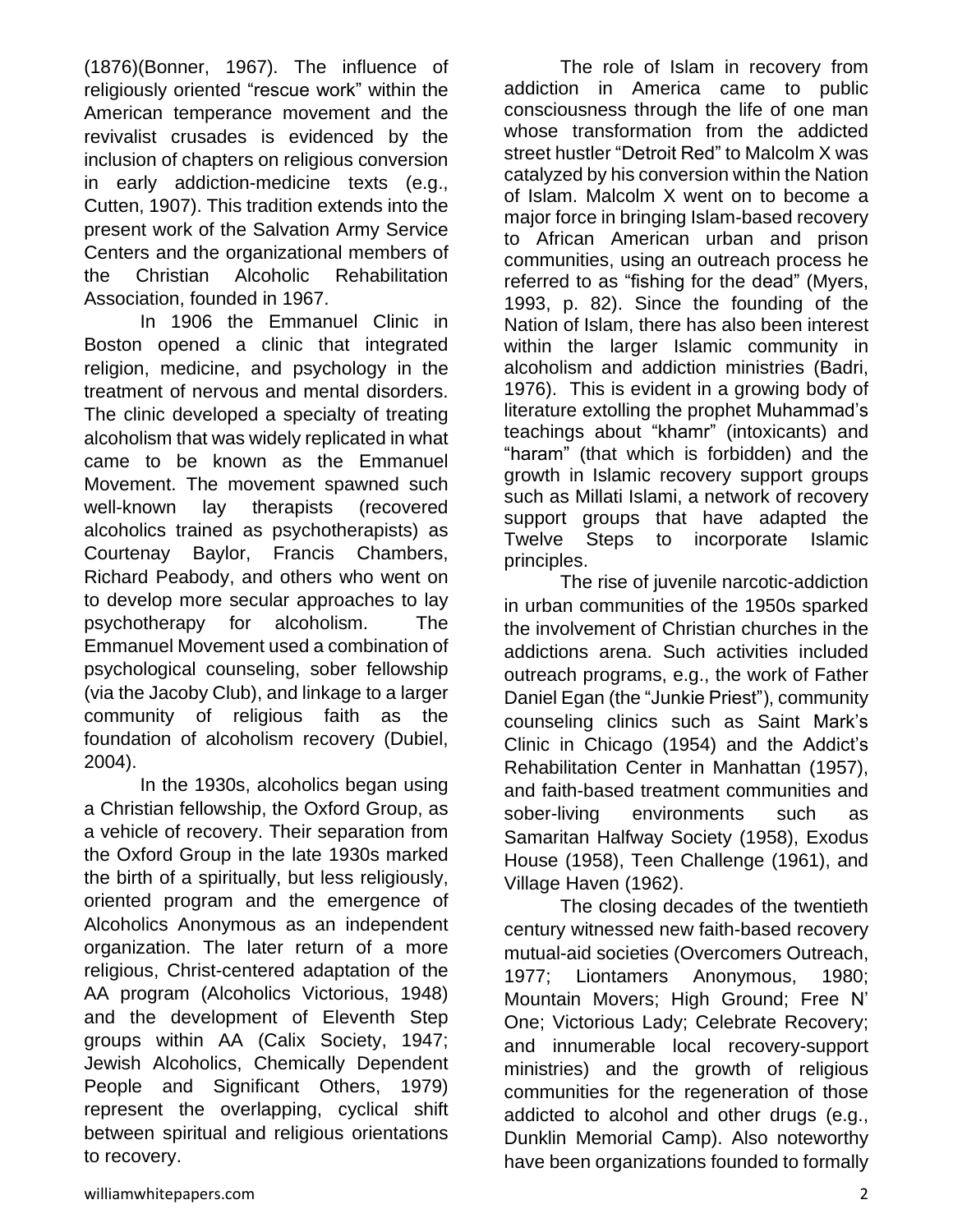mobilize the resources of churches to address the problems of alcohol and drug addiction (National Clergy Council on Alcoholism and Related Drug Problems, 1949; North Conway Institute, 1951; One Church–One Addict, 1994), intervention models to address alcohol and other drug problems within congregations (e.g., those disseminated by Sister Therese Golden and Rev. Jerry Wagenknecht on behalf of Parkside Medical services in the 1980s), models of integrating faith-based and clinically based approaches to addiction treatment (e.g., the NET Training Institute), and growing religious activism in recovery resource development, particularly within ethnic communities (Williams & Laird, 1992).

Faith-based recovery initiatives have often existed outside of, or on the fringe of, the mainstream system of addiction treatment, but such programs have recently received increased legitimization through the president's Access to Recovery Program (ATR) and through the Center for Substance Abuse Treatment's Recovery Community Support Program (RCSP). Both the ATR and RCSP have encouraged the development of faith-based recovery support services in local communities around the country. Recovery Consultants of Atlanta is an example of an RCSP-supported, faithbased, peer-led project that collaborates with Atlanta area African-American churches and historically Black colleges and universities in the development of peer-led addiction recovery support services.

#### **Common Threads**

Faith-based frameworks of recovery from addiction span the major and lesserknown religions. Seen collectively, faithbased frameworks of recovery provide:

• a catalytic understanding of the roots of addiction (e.g., the Christian interpretation of addiction as a "sin of the flesh" or demonic possession and the Islamic interpretation of alcoholism as a fruit of the tree of *Jahiliyyah* (ignorance/idolatry) (Badri, 1976)

- a mytho-magical personification and demonization of drugs and addiction, e.g., the Islamic interpretation of drink and drunkenness as an "infamy of Satan's handiwork" (Badri, 1976, pp. 3-5), the Christian metaphor of "battling the demon"
- a rationale for restraint and radical abstinence (e.g., the body as the temple of God) (1 Cor 3:16-17; Miller, 1995)
- a transcendence of self—invitation to reach for resources and relationships beyond the self
- a reconstruction of personal identity, values, and interpersonal relationships
- disengagement from toxic relationships and rituals
- rituals of self-inventory, confession, self-forgiveness, acts of restitution, and acts of service, and
- enmeshment in a community of shared belief.

One can recognize within this list functions comparable to those served by spiritual (but not necessarily religious) as well as secular frameworks of recovery, including the professional treatment of substance use disorders.

#### **Faith-based Recovery and the Clinical World of Addiction Treatment**

The growth of faith-based programs has not been without its controversies. Early (nineteenth century) critics of this approach centered on four points:

- Religious conversion as a vehicle of recovery was open only to a small percentage of alcoholics.
- Engagement of alcoholics in churchbased programs diverts them from medical institutions where they could be more effectively treated.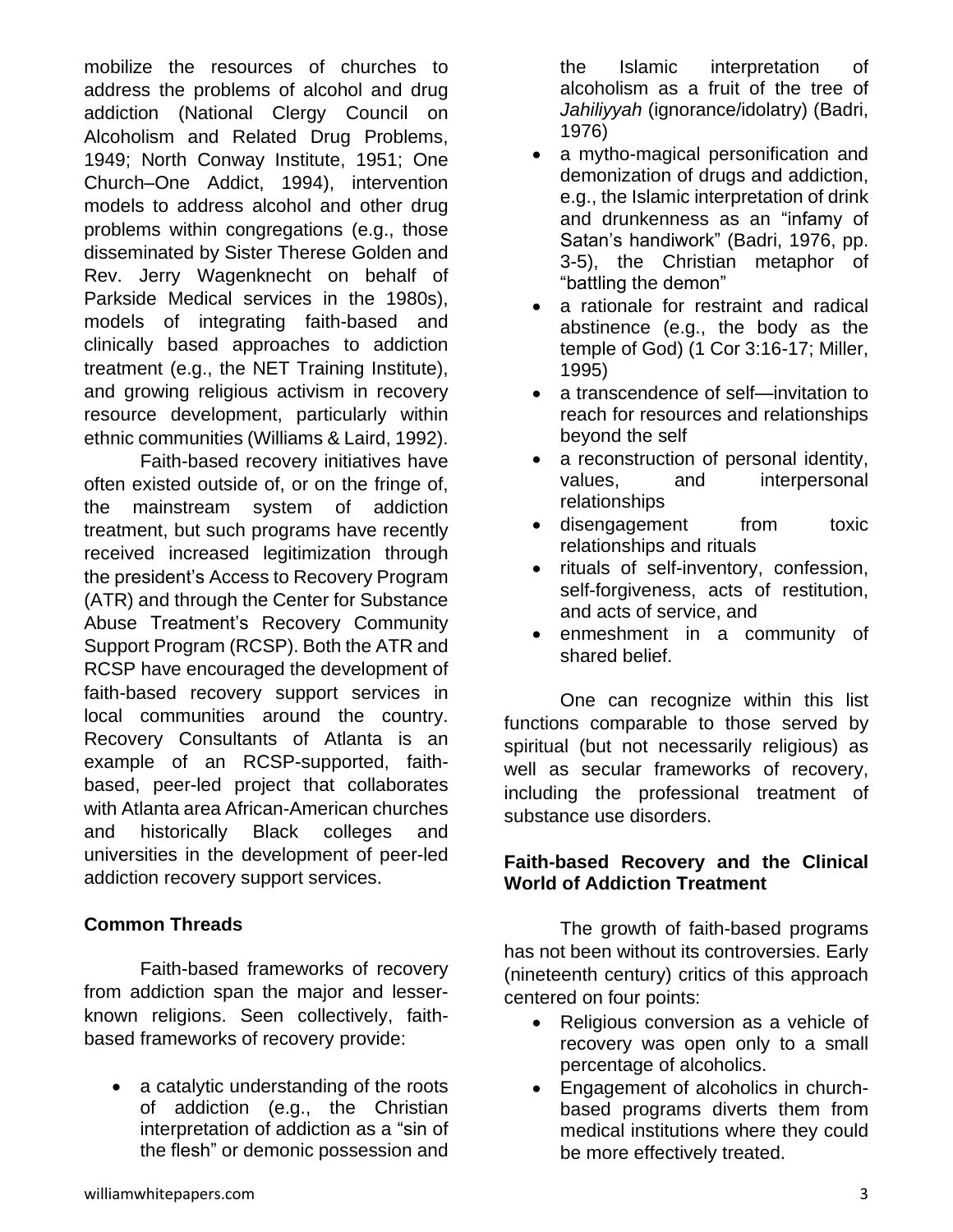- Religious conversion could actually harm the alcoholic (by replacing alcohol addiction with religious fanaticism).
- Promoting religion as a method of curing alcoholism secularizes religion by turning it into a product of the marketplace.

Criticisms of faith-based approaches to addiction recovery continue today, leaving open the question of how such frameworks will compete with, be linked to, or be integrated with the mainstream system of addiction treatment. We believe that dialogue among those representing religious, spiritual, and secular frameworks of addiction recovery is needed and that such dialogue can be built on eight propositions.

- 1) There are many viable pathways and styles of addiction recovery.
- 2) Religious experience can serve as a powerful catalyst of recovery initiation for some people (Miller & C'de Baca, 2001).
- 3) Religious beliefs, religious rituals, and supportive relationships within a faith community can serve as a framework of recovery maintenance.
- 4) Patterns of recovery pathways (religious, spiritual, secular) vary across developmental age and gender and between and within various ethnic communities.
- 5) The recovery and regeneration of people formally addicted to alcohol and drugs is cause for celebration, regardless of the medium of such recovery.
- 6) Recovery from addiction is a complex process, often involving physical, psychological, social, cultural, and ontological (e.g., the meaning of existence) dimensions.
- 7) Addiction recovery often requires the involvement of multiple disciplines and service

practitioners, each of which is ethically mandated to practice within, and only within, the boundaries of their education, training, and experience.

8) Addiction treatment is best conducted out of respect for, and within, the cultural and religious heritage and the personal belief system that each client brings to the service environment.

Not everyone within the professional world of addiction treatment and diverse communities of recovery will agree with all of these propositions, but we believe that enough will to allow this dialogue to begin in an attitude of mutual respect and tolerance.

**About the authors**: William White is a senior research consultant at Chestnut Health Systems and author of *Slaying the Dragon: The History of Addiction Treatment and Recovery in America*. David Whiters is a fourth year doctoral student at the University of Georgia's School of Social Work and is the founder of Recovery Consultants of Atlanta, Inc., a faith-based, peer-led recovery community services program funded by the Center for Substance Abuse Treatment.

**Coming next**: The Varieties of Secular Recovery

#### **References**

- Badri, M. B. (1976). *Islam and alcoholism*. Tacoma Park, MD: Muslim Students Association of the U.S. and Canada.
- Bonner, A. (1967). *Jerry McAuley and his mission.* Neptune, NJ: Loizeaux Brothers.
- Coyhis, D., & White, W. (in press). *Alcohol problems in native America: The untold story of resistance and recovery (The truth about the lie).* Colorado Springs, CO: White Bison, Inc.